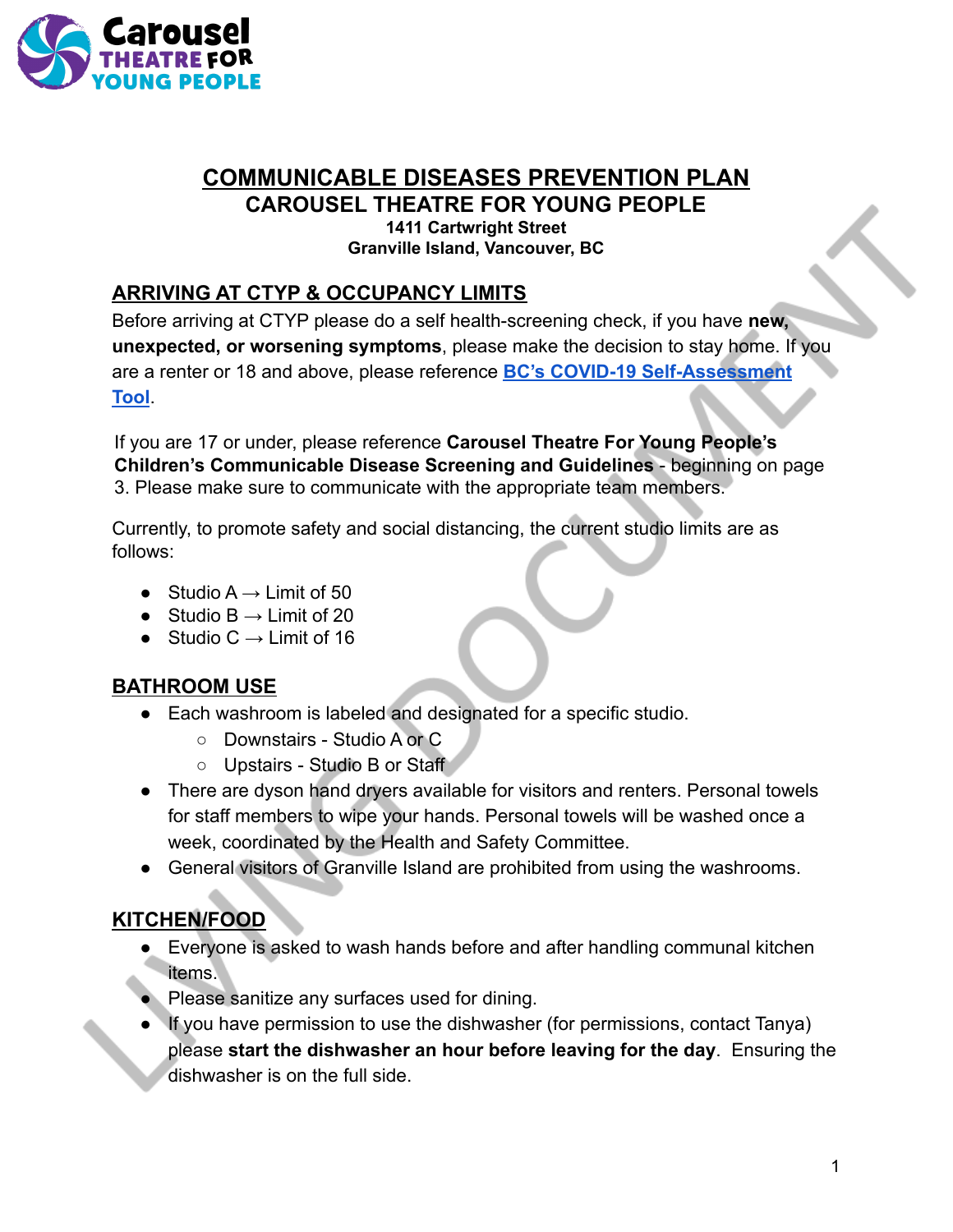

#### **PROOF OF VACCINATION/VACCINE CARDS**

We are recommending that all renters require proof of vaccination of their guests upon entering our studios as of September 13, 2021. This is not a requirement but a recommendation. Since the pandemic began in early 2020, we have been dedicated and committed to providing a safe space for our renters to make art and for our staff to feel safe. Please help us to continue doing so!

#### **FACE COVERINGS**

To ensure the safety of the vulnerable populations we serve (immunocompromised people, unvaccinated children, and otherwise at-risk populations), CTYP has set our own mask policy. Face masks are required in **all** common areas of the CTYP building. Once you are **in your assigned studio**, you may set and follow your own mask policy.

For Carousel Theatre's face-mask policy for our Drama School and Drama Classes, please see the bottom of page 3.

Provincial Health Order Available Here: https://www2.gov.bc.ca/gov/content/covid-19/info/restrictions

#### **GENERAL CLEANING & EMERGENCY INFORMATION**

Individuals are responsible for cleaning and sanitizing the studio and washroom at the end of their time. If a CTYP patron (staff, student, renter, or otherwise) would like stricter measures, CTYP will support them within reason.

Please try your best to clean up any mess you create as soon as possible. If other supplies are needed, CTYP staff will be happy to assist in providing supplies available. If you are unable to clean up a mess due to complexity/larger concerns or problems, please let CTYP staff know immediately.

In case of an Emergency where the building needs to be evacuated, our designated meeting area is the Muster Station at the Picnic Pavillion. This space has enough room for social distancing.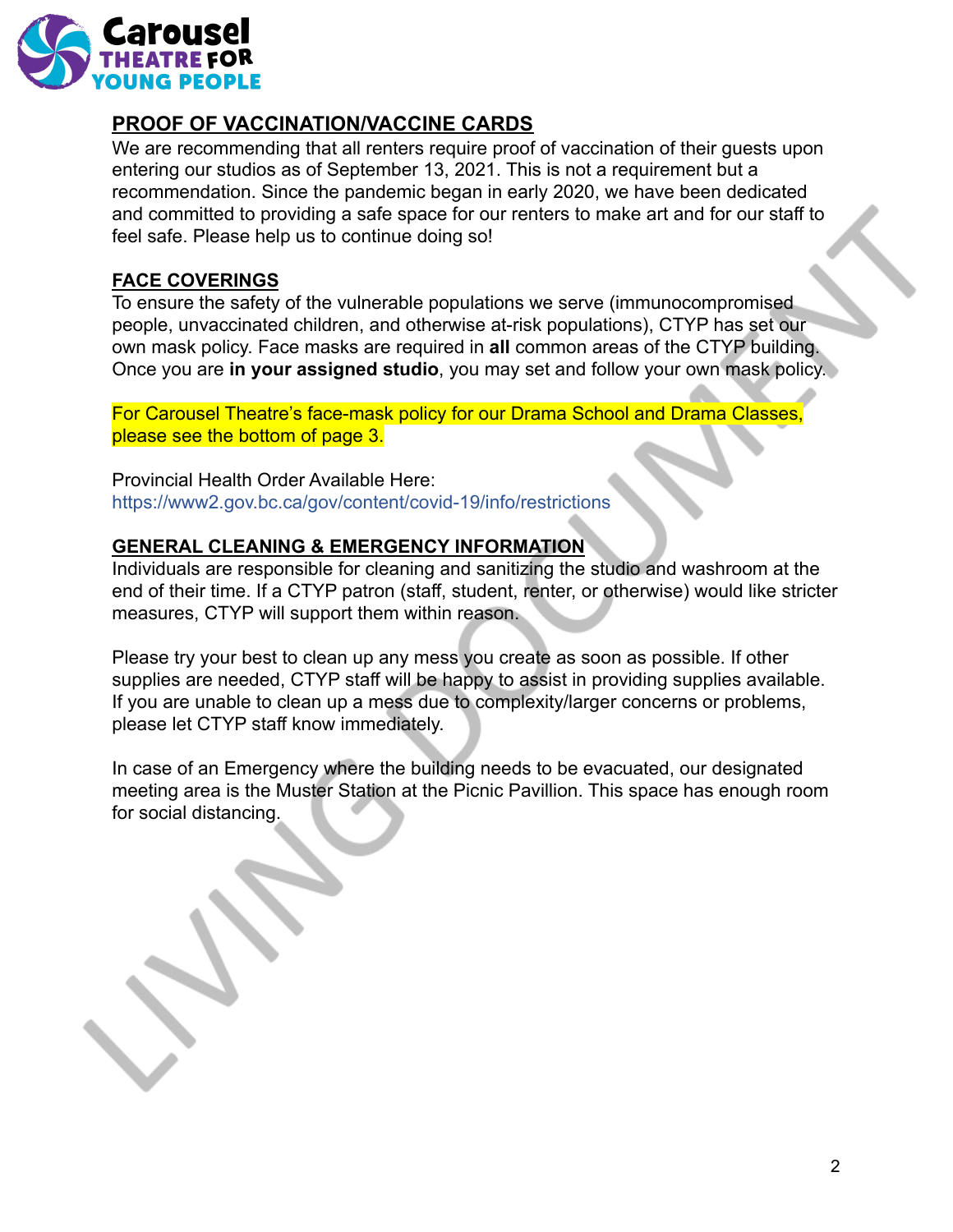

# **CAROUSEL THEATRE FOR YOUNG PEOPLE'S CHILDREN'S COMMUNICABLE DISEASE SCREENING AND GUIDELINES**

**Due to the vulnerability of children within our space, CTYP has outlined a more detailed agreement on safety for children's programming at CTYP.**

## **ACCESS TO BUILDING FOR DRAMA SCHOOLS & SUMMER CAMPS**

The front door will be propped open to start the day, with a faculty member standing outside to welcome students and manage the lineup.

- Students and faculty will be asked at the start of each day if they feel well. If they don't or if they appear to have any symptoms, they will be kindly asked to go home .
- Faculty will call children into the building one by one, and they will be asked to follow the following steps:
	- 1. Do a temperature check.
	- 2. Ask about their current symptoms, if any.
	- 3. Wash or sanitize their hands before entering the studio.
	- 4. Enter the studio!
- As of April 2022, Parents/guardians cannot hang out in the CTYP building. We will continue keeping parents updated in regards to the mode of presentation for the final performance of classes and camps.
- Once class has started the doors will be closed by the Education Coordinator.
- The front door will be locked during class time with a sign posted to phone upstairs for service (this is to discourage tourists and passersby from entering the space).

#### **CLEANING AND SANITIZING**

Every morning the Education Coordinator, Instructors or Carousel Theatre staff member will clean and disinfect Studio B, all door handles and high touch areas in the washrooms (sinks, faucets, counters, toilet seats, and handles) will be sanitized before and after every class.

## **HYGIENE**

- Hand sanitizer station will be set up at the entry to Studio B.
- Handwashing signs and protocol posted in bathrooms, including minimum amount of time to wash hands or equivalent length songs or song lyrics.
- At this time, staff, faculty, and students will still be required to wear a mask at all times inside CTYP spaces, including studios, lobby, hallway, and bathrooms until further notice.
- At minimum faculty, staff and students will be required to wash their hands and/or use hand sanitizer:
	- When they arrive at drama school
	- After using the washroom
	- After sneezing or coughing into hands or tissue
	- Whenever hands are visibly dirty
- Windows will be kept open to help circulate fresh air through the classroom (weather permitting).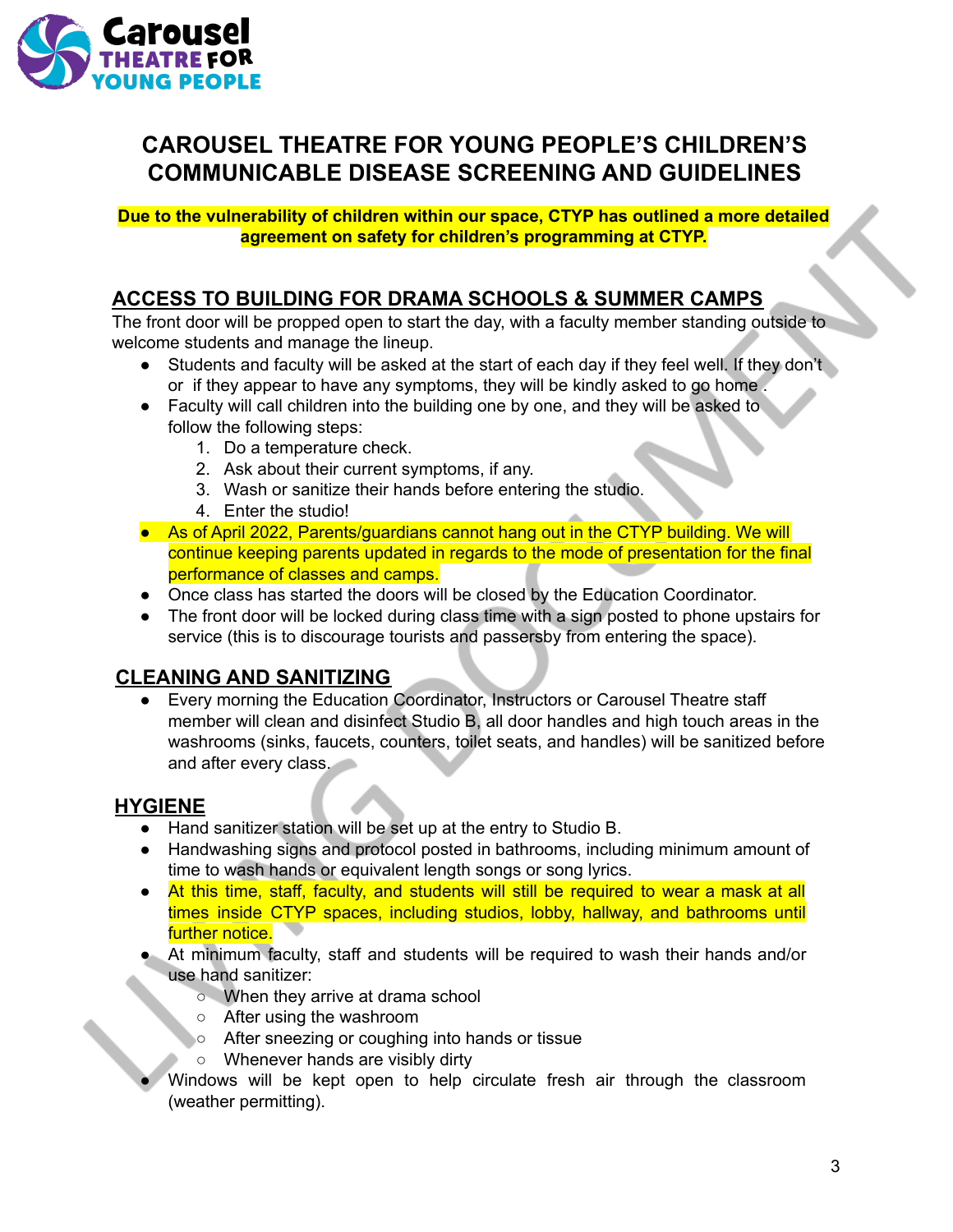

# **COMMUNICATION & ACTION STEPS IN CASE OF ILLNESS**

- Contact information for all parents/guardians/faculty/staff will be kept on file should contact tracing become necessary.
- Parents will receive plenty of notice of all safety protocols and expectations of the students/parents.

If a student develops symptoms while at drama school, staff on duty will:

- Immediately separate the symptomatic student from others in a supervised area.
- Contact the student's parent or caregiver to pick them up as soon as possible.
- Where possible, maintain a distance of 2 metres from the ill student. The staff member will be wearing a mask to cover their nose and mouth.
- Provide the student with tissues to cover their coughs or sneezes. Throw away used tissues as soon as possible and perform good hand hygiene.
- Avoid touching the student's body fluids (e.g., mucous, saliva).
- Faculty responsible for facility cleaning must clean and disinfect the space where the student was separated and any areas used by them (e.g., classroom, bathroom, common areas).
- Parents or caregivers must pick up their child as soon as possible once they are notified their child is ill.
- CTYP will contact Vancouver Coastal Health to inform them of the exposure if necessary and follow their guidance regarding next steps. If this occurs during camp, and should we consider it necessary, we will cancel the rest of the camp week.

If a staff member or faculty member develops symptoms while at work, the staff member or faculty member will leave the premises and a CTYP substitute will step in to take their place.

Any staff or faculty member who has symptoms associated with COVID-19 or any other Communicable Disease or believes they may have been exposed to COVID-19 or any other Communicable Disease will stay at home for the appropriate length of time determined by health authorities.